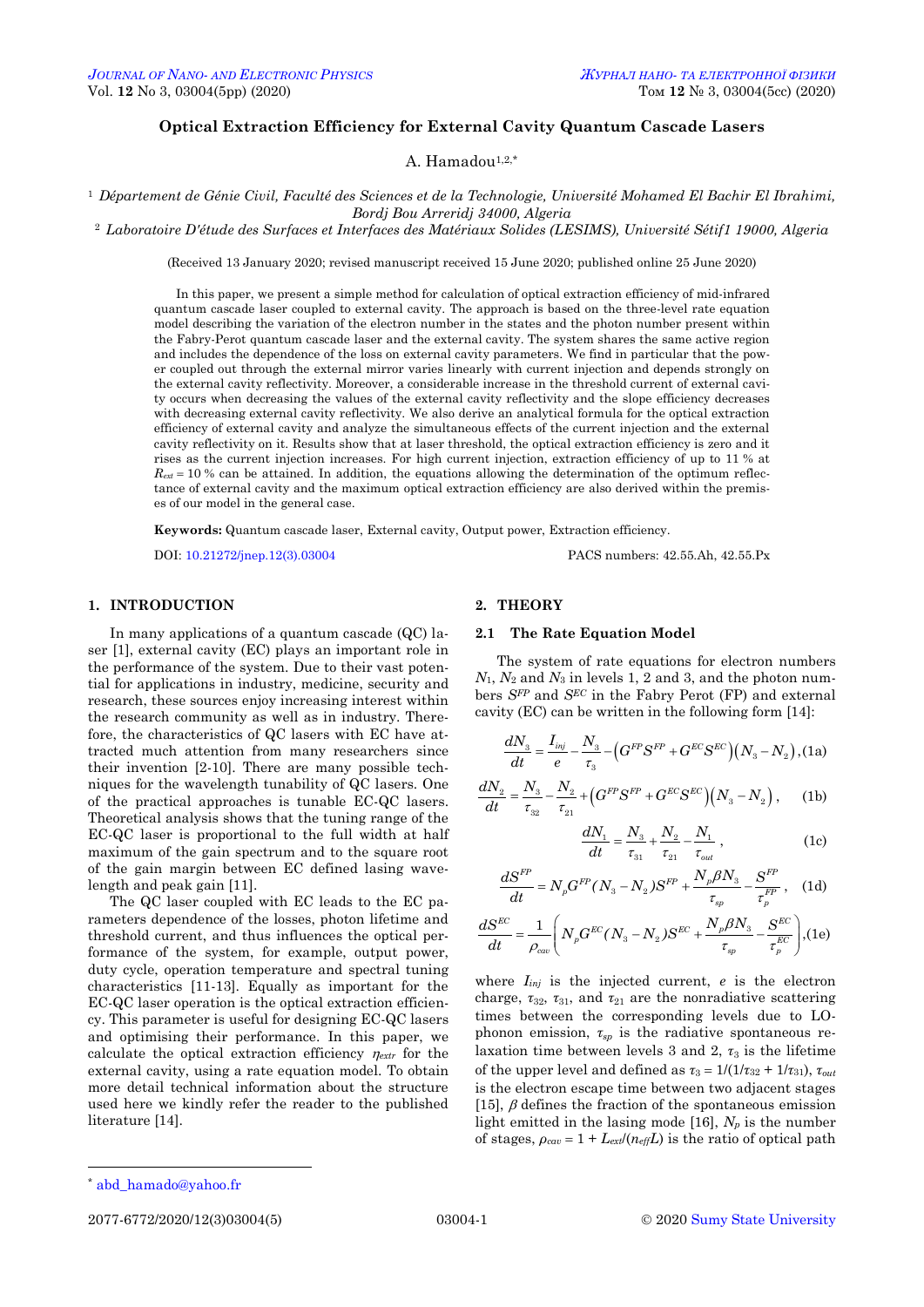lengths of the FP and the EC [17] where *neff* is the effective refractive index of FP active region, *L* and *Lext* are the FP active region and the EC lengths respectively,  $G^{FP} = \Gamma c' \sigma_{32}^{FP} / V$  and  $G^{EC} = \Gamma c' \sigma_{32}^{EC} / V$  are the gain coefficients per period in the FP and in the EC respectively where  $\Gamma$  is the mode confinement factor for wavelengths  $\lambda$ ,  $c'$  is the speed of light in the medium,  $V = N_p W L L_p$  is the whole volume of the active area where *W* is the lateral dimension of the cavity while *L<sup>p</sup>* is the length of a single stage of the cascade laser structure. The parameters  $\sigma_{32}^{FP}$  and  $\sigma_{32}^{EC}$  are the stimulated emission cross-sections for FP and EC lasers respectively. The latter is defined as [14]

$$
\sigma^{EC} = \sigma^{FP} \frac{\gamma_{32}^2}{\left(hv^{EC} - h v^{FP}\right)^2 + \gamma_{32}^2},\tag{2}
$$

where  $2\gamma_{32}$  stands for the full width at half maximum of the electroluminescence spectrum, *h* is the Planck constant and  $\nu$  is the lasing frequency.

Parameters  $\tau_p^{FP}$  and  $\tau_p^{EC}$  in Eqs. (1d), (1e) are, respectively, the photon lifetimes in the FP and in the EC [14]. The latter is given as a function of the waveguide loss of the cavity  $a_w$  and the mirror losses by

$$
\tau_{p}^{EC} = \frac{2L}{c'} \frac{1}{\left(2L\alpha_{w} - \ln\left(R_{1}R_{\text{eff}}\right)\right)}\,,\tag{3}
$$

where  $R_1$  is the FP reflectivity and  $R_{\text{eff}}$  is the effective reflectivity of the equivalent EC-QC laser and can be written as [14, 18]

$$
R_{\text{eff}} = \frac{R_{2} + R_{\text{ext}} + 2\sqrt{R_{2}R_{\text{ext}}} \cos(\omega \tau)}{1 + R_{2}R_{\text{ext}} + 2\sqrt{R_{2}R_{\text{ext}}} \cos(\omega \tau)},
$$
(4)

where  $R_{ext}$  is that of the external reflector,  $\omega$  is the laser angular frequency,  $\tau = 2L_{ext}/c$  is the round-trip time of light in the EC, *c* is the speed of light in vacuum.

In Eq. (3), we have assumed for simplicity that the waveguide loss of the EC mode is the same as that for the FP mode, i.e.  $\alpha_w^{EC} = \alpha_w^{FP} = \alpha_w$ .

## **2.2 The Steady State Operation**

Under steady state conditions, the population inversion  $\Delta N$  and the nontrivial stable solution for photon number *SEC* obey the following relations [14]:

$$
\Delta N = \frac{I_{th}^{EC}}{e} \tau_3 \left( 1 - \frac{\tau_{21}}{\tau_{32}} \right),\tag{5}
$$

$$
S^{EC} \approx \left(\frac{I_{inj}}{I_{th}^{EC}} - 1 + \frac{1}{(1 + \frac{\tau_{21}}{\tau_{31}})} \frac{\beta}{\tau_{sp}} \frac{\tau_{21}}{\eta_r} \frac{I_{inj}}{I_{th}^{EC}}\right) S_{sat}^{EC},
$$
 (6)

where we introduced the photon saturation number  $S^{EC}_{sat}$  given by

$$
S_{sat}^{EC} = \frac{1}{\tau_3 (1 + \frac{\tau_{21}}{\tau_{31}}) G^{EC}} ,
$$
 (7)

and the parameter  $\eta_r = (1 - \tau_{21} / \tau_{32}) / (1 + \tau_{21} / \tau_{31})$  is the radiative efficiency while  $I_{th}^{EC}$  is the threshold current under the effect of EC and given by

$$
I_{th}^{EC} = \frac{eA\left(2L\alpha_w - \ln\left(R_1 R_{eff}\right)\right)}{2N_{p}\Gamma\sigma_{32}^{EC}\tau_3(1-\frac{\tau_{21}}{\tau_{32}})},
$$
(8)

where  $A = N_pWL_p$  is the cross-sectional area of the active region.

Considering the fact that the intensity inside the EC is doubled, the intensity of light traveling inside the EC of QC laser, calculated by using Eq. (6), in the absence of spontaneous emission and taking into account the relationship between the intensity in units of W/cm<sup>2</sup> and the photon number in the EC  $2I^{EC} = I^{EC}_+ + I^{EC}_- = c' \hbar \omega^{EC} S^{EC} / V'$  is given by

$$
I^{EC} = \frac{I_{sat}^{EC}}{2} \left( \frac{I_{inj}}{I_{th}^{EC}} - 1 \right),\tag{9}
$$

where  $I_{+}^{EC}$  and  $I_{-}^{EC}$  are, respectively, the forward and backward traveling beams in the EC,  $V' = L_{ext}A_b/3$  is the whole volume of the EC mode,  $A_b$  is the crosssectional area of the beam at the external mirror, and  $I_{sat}^{EC} = c' \hbar \omega^{EC} S_{sat}^{EC} / V'$  is the saturation intensity.

## **3. POWER AND OPTICAL EXTRACTION EFFICIENCY**

In this section, we will first derive the power coupled out through the external mirror by using the rate equation model. After that, we exploit our results to derive the corresponding optical extraction efficiency of the EC mode, and finally, we derive the optimum external reflectivity and the maximum extraction efficiency.

## **3.1 Output Power and Power Without Losses**

We will now use the results obtained above to derive the power coupled out through the external mirror  $P_{out}^{EC}$ and the power transferred into the upper laser level  $P_{UL}^{EC}$  i.e. the power without losses. The power output  $P^{EC}_{\mu\nu}$ is related to the light intensity by  $P_{out}^{EC} = A_b (1 - R_{ext}) I^{EC}$ . Using Eq. (9) for *IEC* one gets

$$
P_{out}^{EC} = \frac{3LN_p \hbar \omega^{EC} \eta_r (1 - R_{ext})}{L_{ext}e} \times \left(\frac{I_{inj}}{\left(2L\alpha_w - \ln\left(R_1 R_{eff}\right)\right)} - \frac{c'eS_{sat}^{EC}}{2N_p L\eta_r}\right)
$$
(10)

The maximum of the power transferred into the upper laser level  $P_{UL}^{EC}$  is attained when the waveguide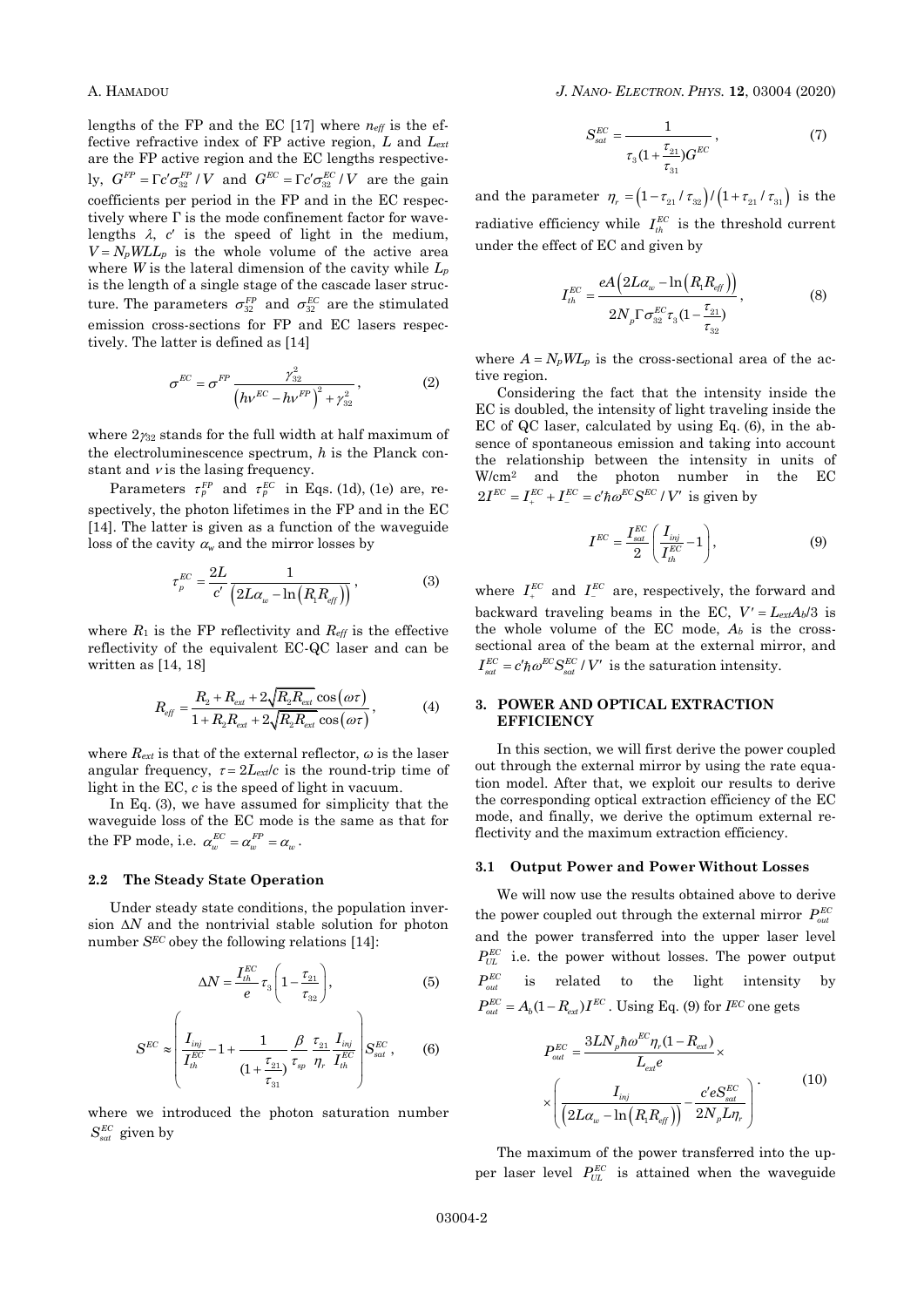losses of the cavity are zero  $(\alpha_w = 0)$  and the output coupling  $R_1$  and  $R_{ext}$  approach 100 % (i.e.  $R_1 = R_{ext} = R \rightarrow 0$ ). Thus, the power transferred into the upper laser level is obtained from Eq. (10) by using the approximation  $(1 - R) \approx |\ln R|$ , i.e.

$$
P_{UL}^{EC} = 3 \frac{L}{L_{ext}} \frac{N_p \hbar \omega^{EC}}{e} \eta_r I_{inj} , \qquad (11)
$$

of course, the output power will generally be lower than this maximal value.

#### **3.2 Derivation of the Optical Extraction Efficiency**

We now want to derive a general expression for the optical extraction efficiency  $\eta_{\text{extr}}$  which is an important parameter characterizing the optical performance of EC-QC lasers [19]. This quantity is defined as the ratio of the power coupled out through the external mirror and the power transferred into the upper laser level, i.e.  $\eta_{\text{ext}} = P_{\text{out}}^{\text{EC}} / P_{\text{UL}}^{\text{EC}}$ . Then, the optical extraction effi-

ciency can be calculated using Eq. (10) and Eq. (11)  
\n
$$
\eta_{\text{extr}} = (1 - R_{\text{ext}}) \left( \frac{1}{2L\alpha_{\text{w}} - \ln(R_{\text{t}}R_{\text{eff}})} - \frac{c'eS_{\text{sat}}^{EC}}{2N_{\text{p}}L\eta_{\text{r}}I_{\text{inj}}} \right). (12)
$$

As we can see from Eq. (12), the optical extraction efficiency depends on the material parameters of QC laser and can be controlled either by the EC parameters through *Reff* or by the current injection.

The slope efficiency  $\eta_{slope}$  is defined as an increase in the output power per unit current, i.e.  $\eta_{\text{stop}} = dP_{\text{out}}^{\text{EC}} / dI_{\text{inj}}$ . Using Eq. (10), we obtain

$$
\eta_{\text{stop}} = 3 \frac{L}{L_{\text{ext}}} \eta_r \frac{N_p \hbar \omega^{\text{EC}}}{e} \frac{(1 - R_{\text{ext}})}{(2L\alpha_w - \ln(R_{\text{eff}}))} \,. \tag{13}
$$

The slope efficiency is a function of the loss and the EC parameters.

## **3.3 Optimum External Reflectivity and Maximum Extraction Efficiency**

If the optical extraction efficiency of EC is varied at a given current injection, the extraction efficiency exhibits a maximum at the optimum EC reflectivity. This behavior is easy to understand considering the fact that the extraction efficiency is zero at low reflectances (laser threshold is not reached) and at a reflectance of 100 % (no power is coupled out of the EC). Thus, a maximum of the extraction efficiency must exist for a certain value of the external reflectivity. The optimum external reflectivity *Rext,opt* and the maximum extraction efficiency  $\eta_{\text{extr,max}}$  can be obtained by setting the derivative  $d\eta_{\text{extr}}/dR_{\text{ext}}$  equal to zero. After easy algebra, we get the following expression for *Rext,opt*:

\nIn see from Eq. (12), the optical extraction, we get the following expression for 
$$
R_{ext,opt}
$$
:  $R_{ext,opt}$ :  $R_{ext,opt}$ :  $R_{ext,opt}$  is the material parameters of  $QC$ .\n

\n\n
$$
(1 - R_{ext,opt}) \left( \frac{R_2 + \sqrt{\frac{R_2}{R_{ext,opt}}} \cos(\omega \tau) - \frac{1 + \sqrt{\frac{R_2}{R_{ext,opt}}} \cos(\omega \tau)}{1 + R_2 R_{ext,opt} + 2\sqrt{R_2 R_{ext,opt}}} \cos(\omega \tau) - \frac{1 + \sqrt{\frac{R_2}{R_{ext,opt}}} \cos(\omega \tau)}{R_2 + R_{ext,opt} + 2\sqrt{R_2 R_{ext,opt}}} \cos(\omega \tau) \right) = 0 \,, \tag{14}
$$
\n

where the parameter *Reff,opt* is the effective reflectance coefficient at optimum external reflectivity, obtained from Eq. (4) by making *Rext,opt* replace *Rext*.

The corresponding maximum extraction efficiency is derived by using Eq.  $(12)$  and Eq.  $(14)$ , i.e.

$$
\eta_{\text{extr,max}} = (1 - R_{\text{ext,opt}}) \left( \frac{1}{2L\alpha_w - \ln(R_1 R_{\text{eff,opt}})} - \frac{c'eS_{\text{sat}}^{EC}}{2N_p L\eta_r I_{inj}} \right). (15)
$$

## **4. RESULTS AND DISCUSSION**

In the following discussion, we study the effects of the current injection and the EC reflectivity on the power coupled out through the external mirror, the optical extraction efficiency, the optimum external reflectivity and the maximum extraction efficiency for the structure of QC laser described in Refs [11, 14]. We use in our calculation the parameters taken from Refs  $[13, 14]$ :  $L = 1.5$  mm,  $R_1 = 1$ ,  $R_2 = 0.01$ ,  $a_w = 14$  cm<sup>-1</sup>,  $N_p = 48$ ,  $\tau_{32} = 2.4$  ps,  $\tau_{31} = 3$  ps,  $\tau_{21} = 0.4$  ps,  $\lambda = 8$   $\mu$ m,  $\sigma_{32}^{FP} \approx 10^{-14}$  cm <sup>- 2</sup>,  $W = 8$  µm,  $L_p = 48$  nm,  $\Gamma = 0.6$ ,  $L_{ext} = 8 \text{ cm}, \hbar \omega^{EC} \approx \hbar \omega^{FP}$ ,  $I_{th}^{FP} \approx 0.39 \text{ A}.$  Our results are as follows:  $\sigma_{32}^{EC} = 10^{-14}$  cm <sup>- 2</sup> and  $S_{sat}^{EC} = 3.17 \times 10^8$ .

Fig. 1 presents the normalized output power

 $P_{out}^{EC}$  /  $(A_b I_{sat}^{EC})$  as a function of the current injection for different values of EC reflectivities. Starting at the threshold current  $I_{th}^{EC}$  the power increases linearly with the current injection and the slope of the curve becomes steeper as the EC reflectivity *Rext* decreases. The output power cannot exceed the power  $P_{UL}^{EC}$  that is available in the EC in the form of inversion. Moreover, a considerable decrease in the threshold current occurs when increasing the values of the EC reflectivity as shown in Fig. 1. For completeness, the threshold values of the current at the EC reflectivity of 5 %, 10 %, 50 % and 90 % are given as 0.3, 0.275, 0.22, and 0.195 A, respectively.

The slope efficiency calculated from Eq. (13) is plotted in Fig. 2 as a function of EC reflectivity for different values of the EC lengths. Maximum values of  $\eta_{slope}$  of about 92, 46 and 31 mW/A at  $L_{ext} = 4$ , 8 and 12 cm, respectively, are obtained with an EC reflectivity of about 12 %. As the EC reflectivity increases beyond this value, the slope efficiency decreases dramatically.

Fig. 3 shows the variation with current injection of the optical extraction efficiency  $\eta_{\text{extr}}$  for different values of EC reflectivities. At laser threshold, the extraction efficiency is zero and it rises as the current injection increases. For high current injection, extraction efficiencies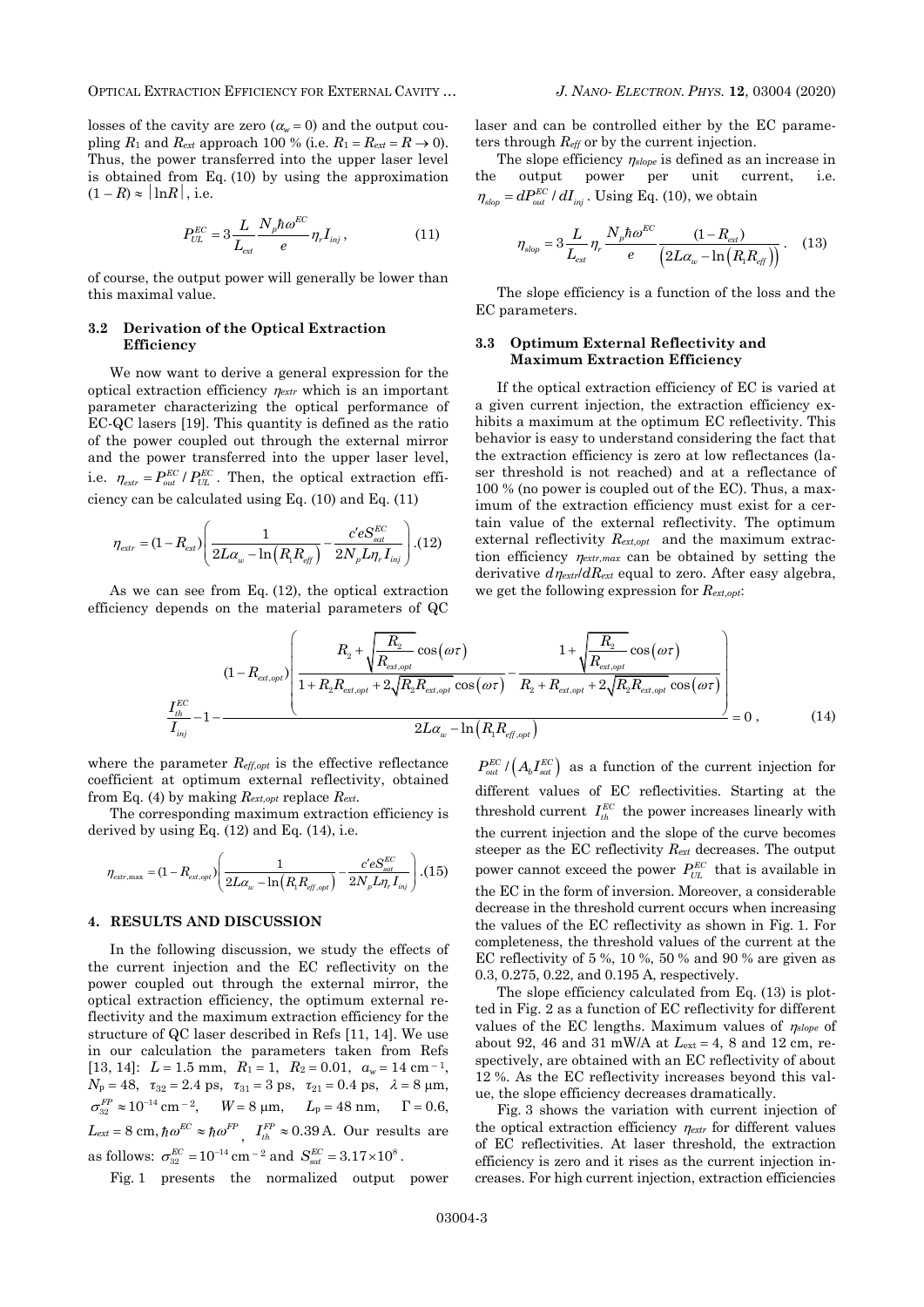

**Fig. 1** – Normalized laser power coupled out through the external mirror as a function of the current injection for different values of EC reflectivities. The output power is normalized to the quantity  $A_b I_{sat}^{EC} = 3c' \hbar \omega^{EC} S_{sat}^{EC} / L_{ext}$  which is the saturation power



**Fig.** 2 – Slope efficiency  $\eta_{slope}$  as a function of EC reflectivity  $R_{ext}$ for different values of the EC lengths

of up to 11 % at  $R_{ext} = 10$  % can be attained. It is difficult to achieve the extraction efficiencies higher than this value since the power coupled out through the external mirror is strongly affected by any loss inside the EC.

The optical extraction efficiency calculated from Eq. (12) for four values of the current injection is plotted in Fig. 4 as a function of the EC reflectivity. At small *Rext*, the optical extraction efficiency  $\eta_{\text{extr}}$  is small. With increasing  $R_{ext}$ , the quantity  $\eta_{ext}$  increases showing a maximum corresponding to optimum *Rext* at *Rext,opt* and then decreases to zero at  $R_{ext} = 100\%$ . Fig. 4 also shows that, as the current injection increases, the maximum optical extraction efficiency increases rapidly and the optimum EC reflectivity is shifted to lower values . We attribute this relatively low optical extraction efficiency to the large waveguide losses. At  $0.6$  A, maximum  $\eta_{\text{ext}}$  of  $8.5$ % was obtained around 18 % with the output power of 0.29 W. The maximum values of  $\eta_{\text{extr}}$  were still 4.5, 5.5 and 7.5 % at 0.35, 0.4 and 0.5 A, respectively.



**Fig.** 3 – Optical extraction efficiency  $\eta_{\text{extr}}$  as a function of the current injection *Iinj* for different values of EC reflectivities



**Fig.** 4 – Dependence of the optical extraction efficiency  $\eta_{\text{ext}}$  on the EC reflectivity *Rext* for different values of the currents injection



**Fig. 5** – Optimum external reflectivity and maximum extraction efficiency as functions of the current